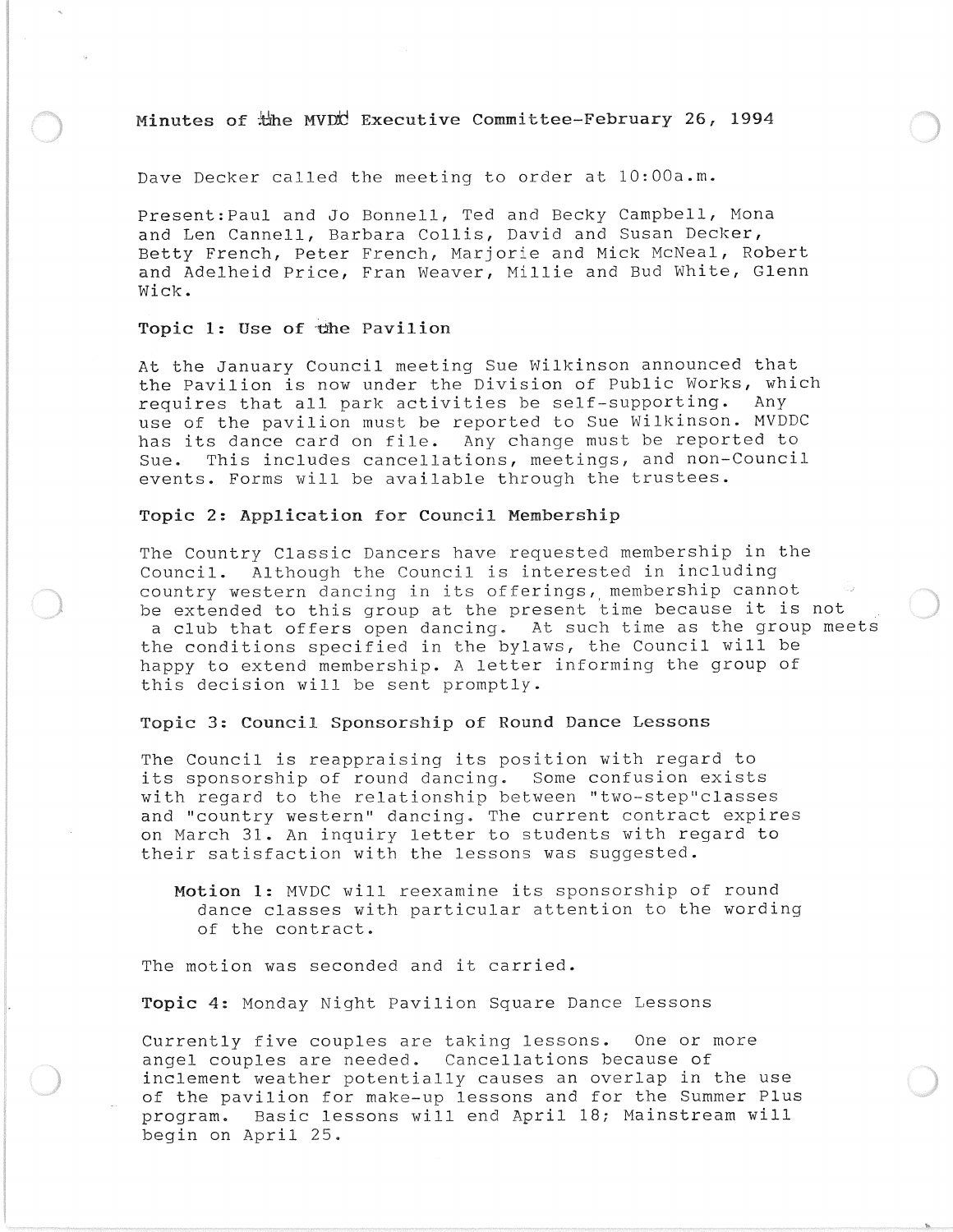Mike Alexander will use his discretion in completing lessons. Betty French will develop flyers announcing the date and price for the mainstream lessons beginning April 25.

Motion 2: The MVDC will sponsor the Summer Plus program which will be held for nine weeks beginning Monday, JULY !!.

The motion was seconded and carried.

### Topic 5: Dancers Survey

A preliminary copy of a survey of club dancers was offered for emendations. The following items were suggested:

- 1. Eliminate any item that identifies the respondents.
- 2. Ask for number of years dancers have danced; types of dancing they dance, number of clubs to which they belong; program level they regularly dance; number of times per month.
- 3. Ask what they consider a reasonable admission price for dances.

#### Topic 6: Insurance Charge

Currently the insurance fee per club is \$20.00. This ammount will remain in effect until the periodic review of the umbrella policy in 1996. The council and each club have split the fee. At the January 8 council meeting a discussion of the need to reduce the amount of money spent from the reserve fund evoked the suggestionn that each club pay the full \$20.

By omission, no formal motion to this effect was called for by the chair or offered by the members. To make the decision procedurally acceptable, a motion to increase each club's contribution from 10 to \$20 was made.

Motion 3: For 1994, the insurance fee for each club will be increased from \$10 to \$20.

The motion was seconded and it carried. This matter will be addressed at the general 'council meeting.

## Topic 7: Hot Line Services

Originally the hot line services were for council clubs only. Later they were extended to callers. A motion was offered from the floor.

Motion 4: Hot line services will be available only for council member clubs and for their open dance activities.

The motion was seconded and it carried.

------.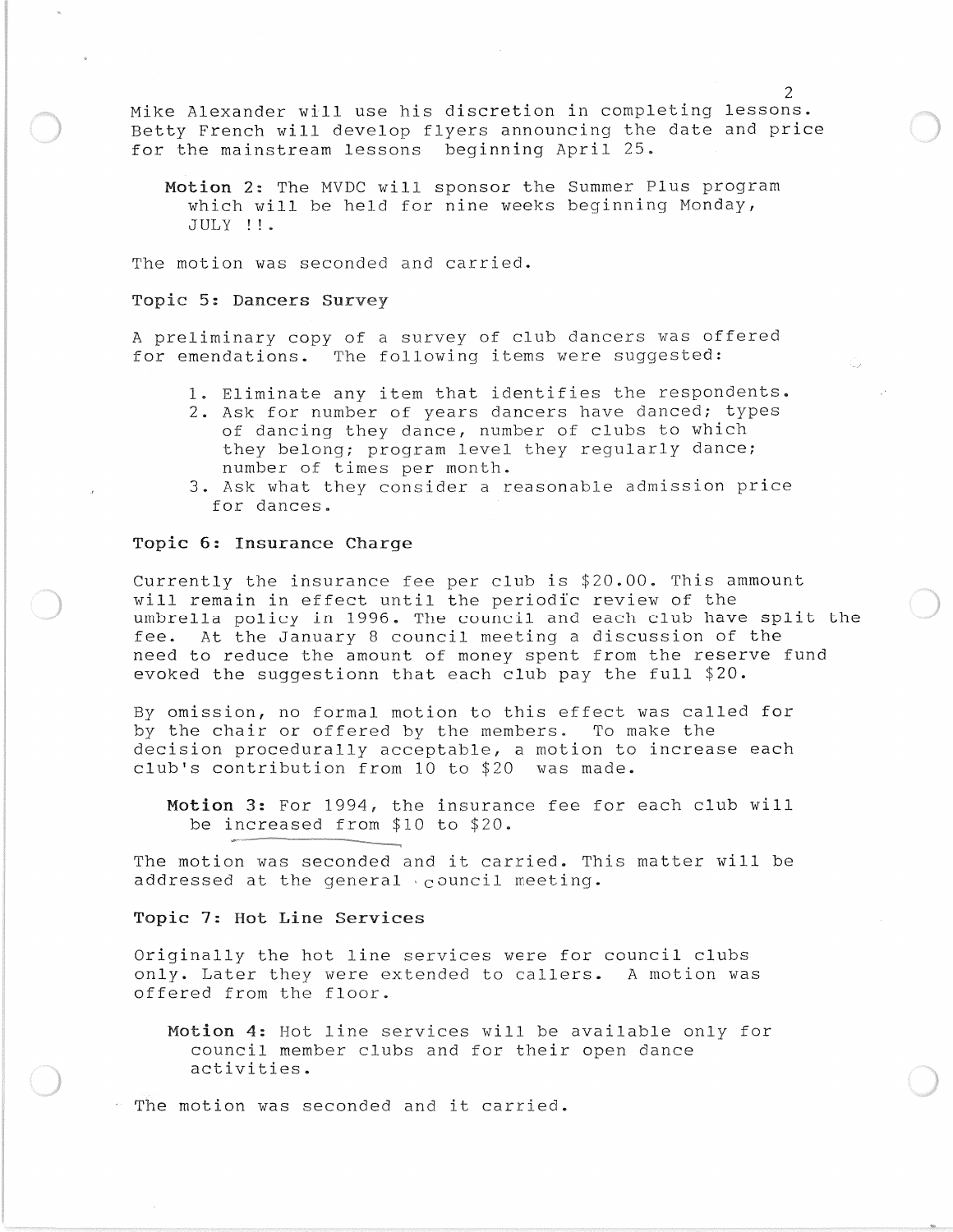# Topic 8:Committee Meeting to Choose 1994 Honor Couple.

The executive council met on February 5 to evaluate the candidates nominated by their clubs as honor couples. The members attending the meeting followed the prescribed procedures and chose the couple to be honored on the established criteria.

At the February 26 executive committee meeting two points of order were raised: the question of quorum and the eligibility of callers. The secretary was asked to research previous minutes for pertinent information.

Pertinent citations:

MVDC Meeting, November 10, 1992.

"The president of the Trustees, Ed Melhuish, reported .... The committee met on October 20 and recommended that the council board change their rule for quorum to a simple majority; that is, a simple majority plus one. This was presented to the Board on Saturday and it was approved." .

Minutes of the MVDC Executive Committee, November 9, 1991

"The Trustees ... report: They are revising the rules for selection of the Honor Couple. The new rules will stress club involvement, especially recognizing those who are officers and/or are active in MVDC and statewide activities. Callers, Cuers, and Prompters will be eliminated from consideration so that more recognition will be given to active dancers."

Executive Committee Report, November 12, 1991

"The following decisions and recommendations were made:

1. Trustees presented a new selection system for ,the Honor Couple, form for club use will remain the same, but more emphasis will be placed at the club level."

Minutes of the MDVC Regular Meeting, November 12, 1991

"Trustees report....Nominees must be dancers, not paid callers, cuers, or prompters...

At the February 8 ,1994 meeting a motion was offered.

Motion 5: That the decision of the committee regarding the 1994 honor couple be ratified.

The motion was seconded and carried with two abstentions.